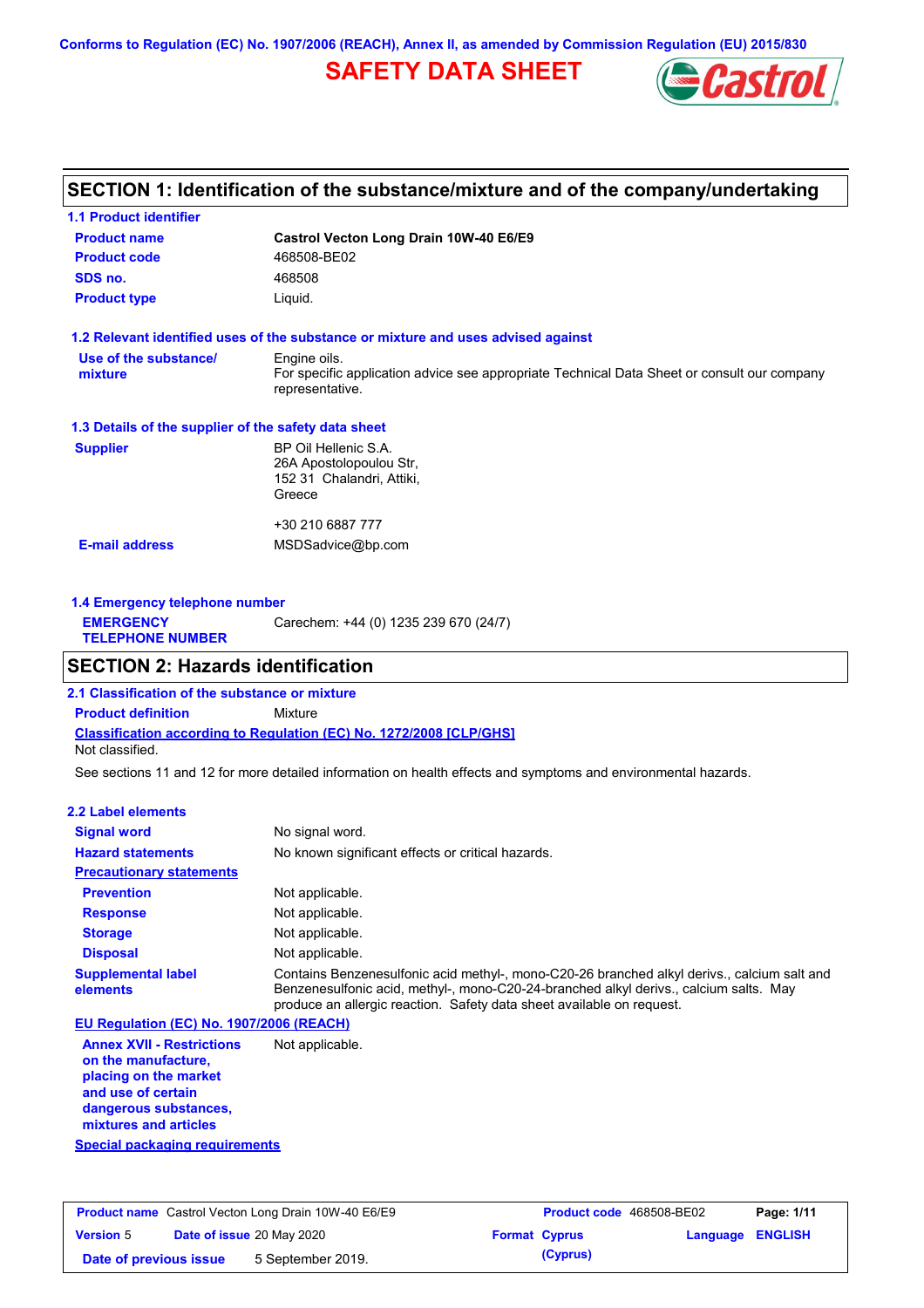## **SECTION 2: Hazards identification**

| <b>Containers to be fitted</b><br>with child-resistant<br>fastenings                                                     | Not applicable.                                                                                                                                                                                                          |  |
|--------------------------------------------------------------------------------------------------------------------------|--------------------------------------------------------------------------------------------------------------------------------------------------------------------------------------------------------------------------|--|
| <b>Tactile warning of danger</b><br>Not applicable.                                                                      |                                                                                                                                                                                                                          |  |
| 2.3 Other hazards                                                                                                        |                                                                                                                                                                                                                          |  |
| <b>Results of PBT and vPvB</b><br>assessment                                                                             | Product does not meet the criteria for PBT or vPvB according to Regulation (EC) No. 1907/2006,<br>Annex XIII.                                                                                                            |  |
| <b>Product meets the criteria</b><br>for PBT or vPvB according<br>to Regulation (EC) No.<br><b>1907/2006, Annex XIII</b> | This mixture does not contain any substances that are assessed to be a PBT or a vPvB.                                                                                                                                    |  |
| Other hazards which do<br>not result in classification                                                                   | Defatting to the skin.<br>USED ENGINE OILS<br>Used engine oil may contain hazardous components which have the potential to cause skin<br>cancer.<br>See Toxicological Information, section 11 of this Safety Data Sheet. |  |

### **SECTION 3: Composition/information on ingredients**

### **3.2 Mixtures**

**Mixture Product definition**

Highly refined base oil (IP 346 DMSO extract < 3%). Proprietary performance additives.

| <b>Product/ingredient</b><br>name                                                                 | <b>Identifiers</b>                                                                         | %         | <b>Regulation (EC) No.</b><br>1272/2008 [CLP] | <b>Type</b> |
|---------------------------------------------------------------------------------------------------|--------------------------------------------------------------------------------------------|-----------|-----------------------------------------------|-------------|
| <b>Zubricating oils (petroleum), C20-50,</b><br>hydrotreated neutral oil-based                    | REACH #: 01-2119474889-13<br>EC: 276-738-4<br>CAS: 72623-87-1<br>Index: 649-483-00-5       | ≥10 - ≤25 | Asp. Tox. 1, H304                             | [1]         |
| reaction mass of isomers of:<br>$C7-9-alkyl$ 3-(3,5-di-tert-butyl-<br>4-hydroxyphenyl) propionate | REACH #: 01-0000015551-76 ≤3<br>$EC: 406-040-9$<br>CAS: 125643-61-0<br>Index: 607-530-00-7 |           | Aquatic Chronic 4, H413                       | [1]         |

#### **Type**

[1] Substance classified with a health or environmental hazard

[2] Substance with a workplace exposure limit

[3] Substance meets the criteria for PBT according to Regulation (EC) No. 1907/2006, Annex XIII

[4] Substance meets the criteria for vPvB according to Regulation (EC) No. 1907/2006, Annex XIII

[5] Substance of equivalent concern

[6] Additional disclosure due to company policy

Occupational exposure limits, if available, are listed in Section 8.

### **SECTION 4: First aid measures**

#### **4.1 Description of first aid measures**

| Eye contact                       | In case of contact, immediately flush eyes with plenty of water for at least 15 minutes. Eyelids<br>should be held away from the eyeball to ensure thorough rinsing. Check for and remove any<br>contact lenses. Get medical attention. |
|-----------------------------------|-----------------------------------------------------------------------------------------------------------------------------------------------------------------------------------------------------------------------------------------|
| <b>Skin contact</b>               | Wash skin thoroughly with soap and water or use recognised skin cleanser. Remove<br>contaminated clothing and shoes. Wash clothing before reuse. Clean shoes thoroughly before<br>reuse. Get medical attention if irritation develops.  |
| <b>Inhalation</b>                 | If inhaled, remove to fresh air. Get medical attention if symptoms occur.                                                                                                                                                               |
| <b>Ingestion</b>                  | Do not induce vomiting unless directed to do so by medical personnel. Get medical attention if<br>symptoms occur.                                                                                                                       |
| <b>Protection of first-aiders</b> | No action shall be taken involving any personal risk or without suitable training. It may be<br>dangerous to the person providing aid to give mouth-to-mouth resuscitation.                                                             |

#### **4.2 Most important symptoms and effects, both acute and delayed**

See Section 11 for more detailed information on health effects and symptoms.

|                   | <b>Potential acute health effects</b> |                                                                                                     |                      |                          |          |                |
|-------------------|---------------------------------------|-----------------------------------------------------------------------------------------------------|----------------------|--------------------------|----------|----------------|
| <b>Inhalation</b> |                                       | Vapour inhalation under ambient conditions is not normally a problem due to low vapour<br>pressure. |                      |                          |          |                |
| Ingestion         |                                       | No known significant effects or critical hazards.                                                   |                      |                          |          |                |
|                   |                                       | <b>Product name</b> Castrol Vecton Long Drain 10W-40 E6/E9                                          |                      | Product code 468508-BE02 |          | Page: 2/11     |
| <b>Version 5</b>  |                                       | Date of issue 20 May 2020                                                                           | <b>Format Cyprus</b> |                          | Language | <b>ENGLISH</b> |
|                   | Date of previous issue                | 5 September 2019.                                                                                   |                      | (Cyprus)                 |          |                |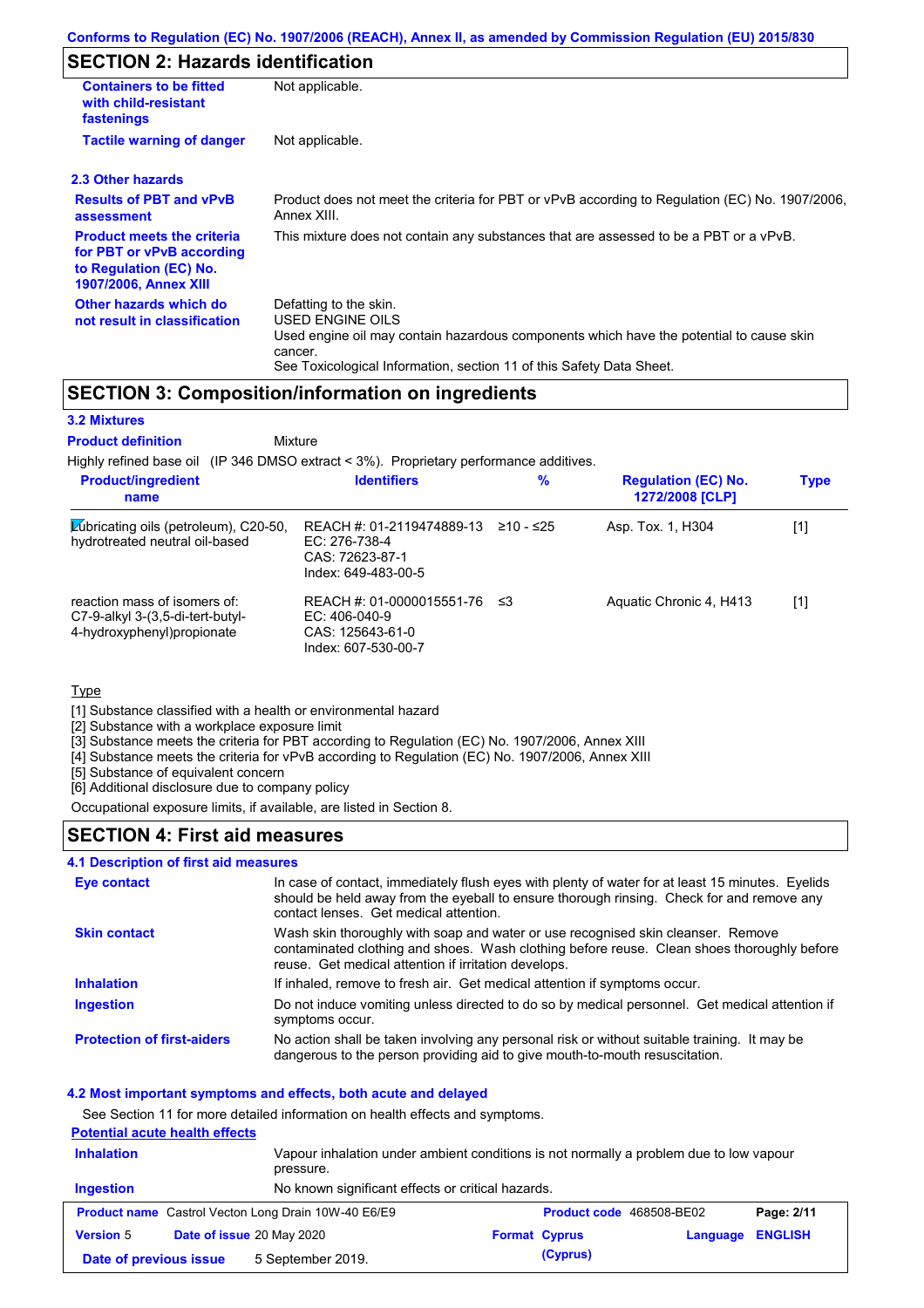|                                                           | Conforms to Regulation (EC) No. 1907/2006 (REACH), Annex II, as amended by Commission Regulation (EU) 2015/830                                                                                                                                                                                                                                                    |  |  |  |
|-----------------------------------------------------------|-------------------------------------------------------------------------------------------------------------------------------------------------------------------------------------------------------------------------------------------------------------------------------------------------------------------------------------------------------------------|--|--|--|
| <b>SECTION 4: First aid measures</b>                      |                                                                                                                                                                                                                                                                                                                                                                   |  |  |  |
| <b>Skin contact</b>                                       | Defatting to the skin. May cause skin dryness and irritation.                                                                                                                                                                                                                                                                                                     |  |  |  |
| <b>Eye contact</b>                                        | No known significant effects or critical hazards.                                                                                                                                                                                                                                                                                                                 |  |  |  |
|                                                           | Delayed and immediate effects as well as chronic effects from short and long-term exposure                                                                                                                                                                                                                                                                        |  |  |  |
| <b>Inhalation</b>                                         | Overexposure to the inhalation of airborne droplets or aerosols may cause irritation of the<br>respiratory tract.                                                                                                                                                                                                                                                 |  |  |  |
| <b>Ingestion</b>                                          | Ingestion of large quantities may cause nausea and diarrhoea.                                                                                                                                                                                                                                                                                                     |  |  |  |
| <b>Skin contact</b>                                       | Prolonged or repeated contact can defat the skin and lead to irritation and/or dermatitis.                                                                                                                                                                                                                                                                        |  |  |  |
| <b>Eye contact</b>                                        | Potential risk of transient stinging or redness if accidental eye contact occurs.                                                                                                                                                                                                                                                                                 |  |  |  |
|                                                           | 4.3 Indication of any immediate medical attention and special treatment needed                                                                                                                                                                                                                                                                                    |  |  |  |
| <b>Notes to physician</b>                                 | Treatment should in general be symptomatic and directed to relieving any effects.                                                                                                                                                                                                                                                                                 |  |  |  |
| <b>SECTION 5: Firefighting measures</b>                   |                                                                                                                                                                                                                                                                                                                                                                   |  |  |  |
| 5.1 Extinguishing media                                   |                                                                                                                                                                                                                                                                                                                                                                   |  |  |  |
| <b>Suitable extinguishing</b><br>media                    | In case of fire, use foam, dry chemical or carbon dioxide extinguisher or spray.                                                                                                                                                                                                                                                                                  |  |  |  |
| <b>Unsuitable extinguishing</b><br>media                  | Do not use water jet. The use of a water jet may cause the fire to spread by splashing the<br>burning product.                                                                                                                                                                                                                                                    |  |  |  |
| 5.2 Special hazards arising from the substance or mixture |                                                                                                                                                                                                                                                                                                                                                                   |  |  |  |
| <b>Hazards from the</b><br>substance or mixture           | In a fire or if heated, a pressure increase will occur and the container may burst.                                                                                                                                                                                                                                                                               |  |  |  |
| <b>Hazardous combustion</b><br>products                   | Combustion products may include the following:<br>carbon oxides (CO, CO <sub>2</sub> ) (carbon monoxide, carbon dioxide)                                                                                                                                                                                                                                          |  |  |  |
| <b>5.3 Advice for firefighters</b>                        |                                                                                                                                                                                                                                                                                                                                                                   |  |  |  |
| <b>Special precautions for</b><br>fire-fighters           | No action shall be taken involving any personal risk or without suitable training. Promptly<br>isolate the scene by removing all persons from the vicinity of the incident if there is a fire.                                                                                                                                                                    |  |  |  |
| <b>Special protective</b><br>equipment for fire-fighters  | Fire-fighters should wear appropriate protective equipment and self-contained breathing<br>apparatus (SCBA) with a full face-piece operated in positive pressure mode. Clothing for fire-<br>fighters (including helmets, protective boots and gloves) conforming to European standard EN<br>469 will provide a basic level of protection for chemical incidents. |  |  |  |

|                                                          | 6.1 Personal precautions, protective equipment and emergency procedures                                                                                                                                                                                                                                                                                                                        |
|----------------------------------------------------------|------------------------------------------------------------------------------------------------------------------------------------------------------------------------------------------------------------------------------------------------------------------------------------------------------------------------------------------------------------------------------------------------|
| For non-emergency<br>personnel                           | No action shall be taken involving any personal risk or without suitable training. Evacuate<br>surrounding areas. Keep unnecessary and unprotected personnel from entering. Do not touch<br>or walk through spilt material. Floors may be slippery; use care to avoid falling. Put on<br>appropriate personal protective equipment.                                                            |
| For emergency responders                                 | Entry into a confined space or poorly ventilated area contaminated with vapour, mist or fume is<br>extremely hazardous without the correct respiratory protective equipment and a safe system of<br>work. Wear self-contained breathing apparatus. Wear a suitable chemical protective suit.<br>Chemical resistant boots. See also the information in "For non-emergency personnel".           |
| <b>6.2 Environmental</b><br>precautions                  | Avoid dispersal of spilt material and runoff and contact with soil, waterways, drains and sewers.<br>Inform the relevant authorities if the product has caused environmental pollution (sewers,<br>waterways, soil or air).                                                                                                                                                                    |
| 6.3 Methods and material for containment and cleaning up |                                                                                                                                                                                                                                                                                                                                                                                                |
| <b>Small spill</b>                                       | Stop leak if without risk. Move containers from spill area. Absorb with an inert material and<br>place in an appropriate waste disposal container. Dispose of via a licensed waste disposal<br>contractor.                                                                                                                                                                                     |
| Large spill                                              | Stop leak if without risk. Move containers from spill area. Prevent entry into sewers, water<br>courses, basements or confined areas. Contain and collect spillage with non-combustible,<br>absorbent material e.g. sand, earth, vermiculite or diatomaceous earth and place in container<br>for disposal according to local regulations. Dispose of via a licensed waste disposal contractor. |

| <b>Product name</b> Castrol Vecton Long Drain 10W-40 E6/E9 |  |                           | <b>Product code</b> 468508-BE02 |                      | Page: 3/11              |  |
|------------------------------------------------------------|--|---------------------------|---------------------------------|----------------------|-------------------------|--|
| <b>Version 5</b>                                           |  | Date of issue 20 May 2020 |                                 | <b>Format Cyprus</b> | <b>Language ENGLISH</b> |  |
| Date of previous issue                                     |  | 5 September 2019.         |                                 | (Cyprus)             |                         |  |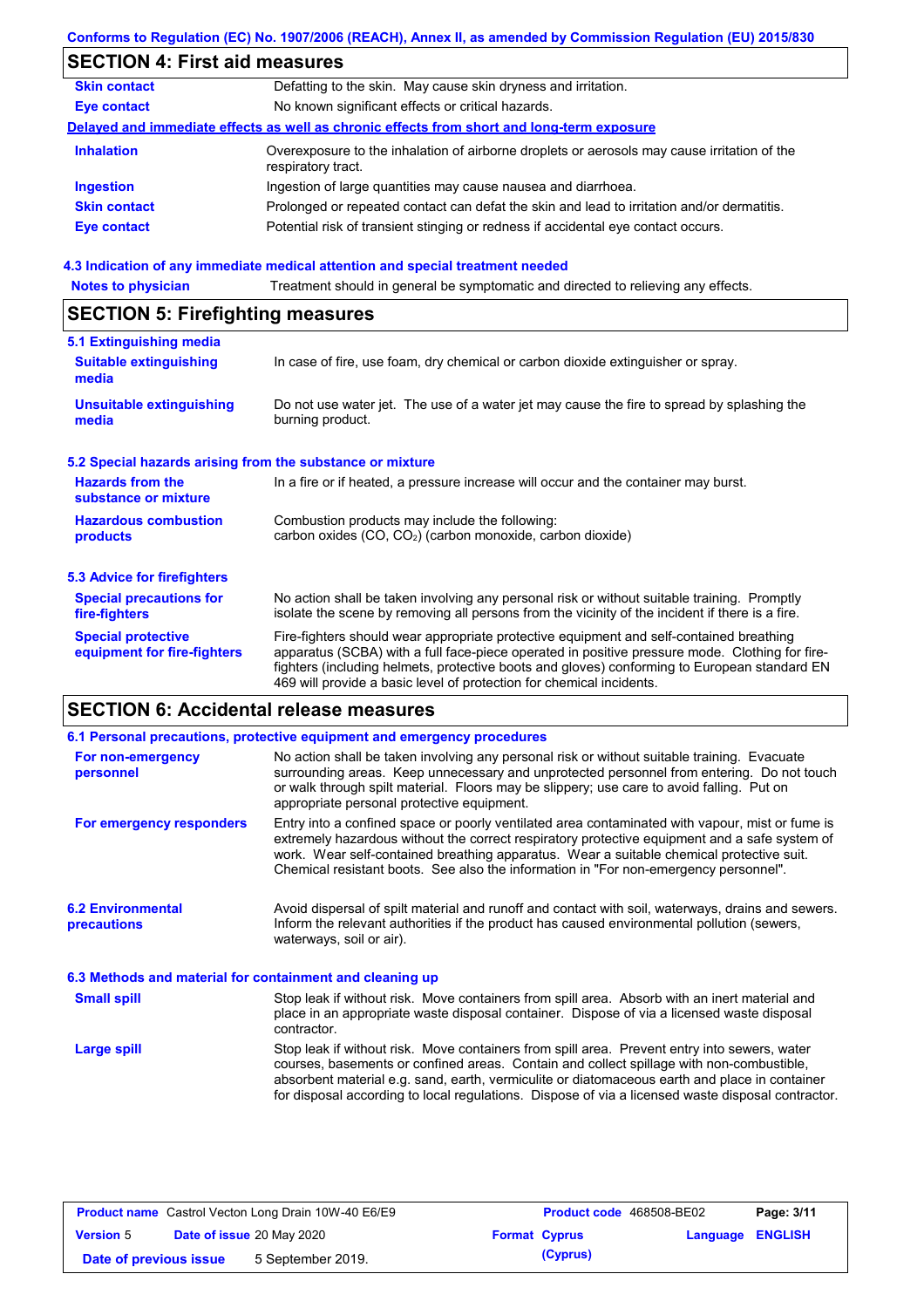### **SECTION 6: Accidental release measures**

| 6.4 Reference to other | See Section 1 for emergency contact information.                            |
|------------------------|-----------------------------------------------------------------------------|
| <b>sections</b>        | See Section 5 for firefighting measures.                                    |
|                        | See Section 8 for information on appropriate personal protective equipment. |
|                        | See Section 12 for environmental precautions.                               |
|                        | See Section 13 for additional waste treatment information.                  |

## **SECTION 7: Handling and storage**

| 7.1 Precautions for safe handling                                                    |                                                                                                                                                                                                                                                                                                                                                                                                                                                                                          |
|--------------------------------------------------------------------------------------|------------------------------------------------------------------------------------------------------------------------------------------------------------------------------------------------------------------------------------------------------------------------------------------------------------------------------------------------------------------------------------------------------------------------------------------------------------------------------------------|
| <b>Protective measures</b>                                                           | Put on appropriate personal protective equipment.                                                                                                                                                                                                                                                                                                                                                                                                                                        |
| <b>Advice on general</b><br>occupational hygiene                                     | Eating, drinking and smoking should be prohibited in areas where this material is handled,<br>stored and processed. Wash thoroughly after handling. Remove contaminated clothing and<br>protective equipment before entering eating areas. See also Section 8 for additional<br>information on hygiene measures.                                                                                                                                                                         |
| <b>7.2 Conditions for safe</b><br>storage, including any<br><i>incompatibilities</i> | Store in accordance with local regulations. Store in a dry, cool and well-ventilated area, away<br>from incompatible materials (see Section 10). Keep away from heat and direct sunlight. Keep<br>container tightly closed and sealed until ready for use. Containers that have been opened must<br>be carefully resealed and kept upright to prevent leakage. Store and use only in equipment/<br>containers designed for use with this product. Do not store in unlabelled containers. |
| <b>Not suitable</b>                                                                  | Prolonged exposure to elevated temperature                                                                                                                                                                                                                                                                                                                                                                                                                                               |
| 7.3 Specific end use(s)                                                              |                                                                                                                                                                                                                                                                                                                                                                                                                                                                                          |
| <b>Recommendations</b>                                                               | See section 1.2 and Exposure scenarios in annex, if applicable.                                                                                                                                                                                                                                                                                                                                                                                                                          |
|                                                                                      | <b>SECTION 8: Exposure controls/personal protection</b>                                                                                                                                                                                                                                                                                                                                                                                                                                  |

#### **8.1 Control parameters**

|  | <b>Occupational exposure limits</b> |  |
|--|-------------------------------------|--|
|  |                                     |  |

**Product/ingredient name Exposure limit values** 

No exposure limit value known.

Whilst specific OELs for certain components may be shown in this section, other components may be present in any mist, vapour or dust produced. Therefore, the specific OELs may not be applicable to the product as a whole and are provided for guidance only.

**Recommended monitoring procedures**

If this product contains ingredients with exposure limits, personal, workplace atmosphere or biological monitoring may be required to determine the effectiveness of the ventilation or other control measures and/or the necessity to use respiratory protective equipment. Reference should be made to monitoring standards, such as the following: European Standard EN 689 (Workplace atmospheres - Guidance for the assessment of exposure by inhalation to chemical agents for comparison with limit values and measurement strategy) European Standard EN 14042 (Workplace atmospheres - Guide for the application and use of procedures for the assessment of exposure to chemical and biological agents) European Standard EN 482 (Workplace atmospheres - General requirements for the performance of procedures for the measurement of chemical agents) Reference to national guidance documents for methods for the determination of hazardous substances will also be required.

#### **Derived No Effect Level**

No DNELs/DMELs available.

#### **Predicted No Effect Concentration**

No PNECs available

#### **Appropriate engineering 8.2 Exposure controls**

| <b>Appropriate engineering</b> | Provide exhaust ventilation or other engineering controls to keep the relevant airborne          |
|--------------------------------|--------------------------------------------------------------------------------------------------|
| <b>controls</b>                | concentrations below their respective occupational exposure limits.                              |
|                                | All activities involving chemicals should be assessed for their risks to health, to ensure       |
|                                | exposures are adequately controlled. Personal protective equipment should only be considered     |
|                                | after other forms of control measures (e.g. engineering controls) have been suitably evaluated.  |
|                                | Personal protective equipment should conform to appropriate standards, be suitable for use, be   |
|                                | kept in good condition and properly maintained.                                                  |
|                                | Your supplier of personal protective equipment should be consulted for advice on selection and   |
|                                | appropriate standards. For further information contact your national organisation for standards. |
|                                | The final choice of protective equipment will depend upon a risk assessment. It is important to  |

#### ensure that all items of personal protective equipment are compatible.

#### **Individual protection measures**

| <b>Product name</b> Castrol Vecton Long Drain 10W-40 E6/E9 |                                                   | Product code 468508-BE02 |  | Page: 4/11              |  |  |
|------------------------------------------------------------|---------------------------------------------------|--------------------------|--|-------------------------|--|--|
| <b>Version 5</b>                                           | Date of issue 20 May 2020<br><b>Format Cyprus</b> |                          |  | <b>Language ENGLISH</b> |  |  |
| Date of previous issue<br>5 September 2019.                |                                                   |                          |  | (Cyprus)                |  |  |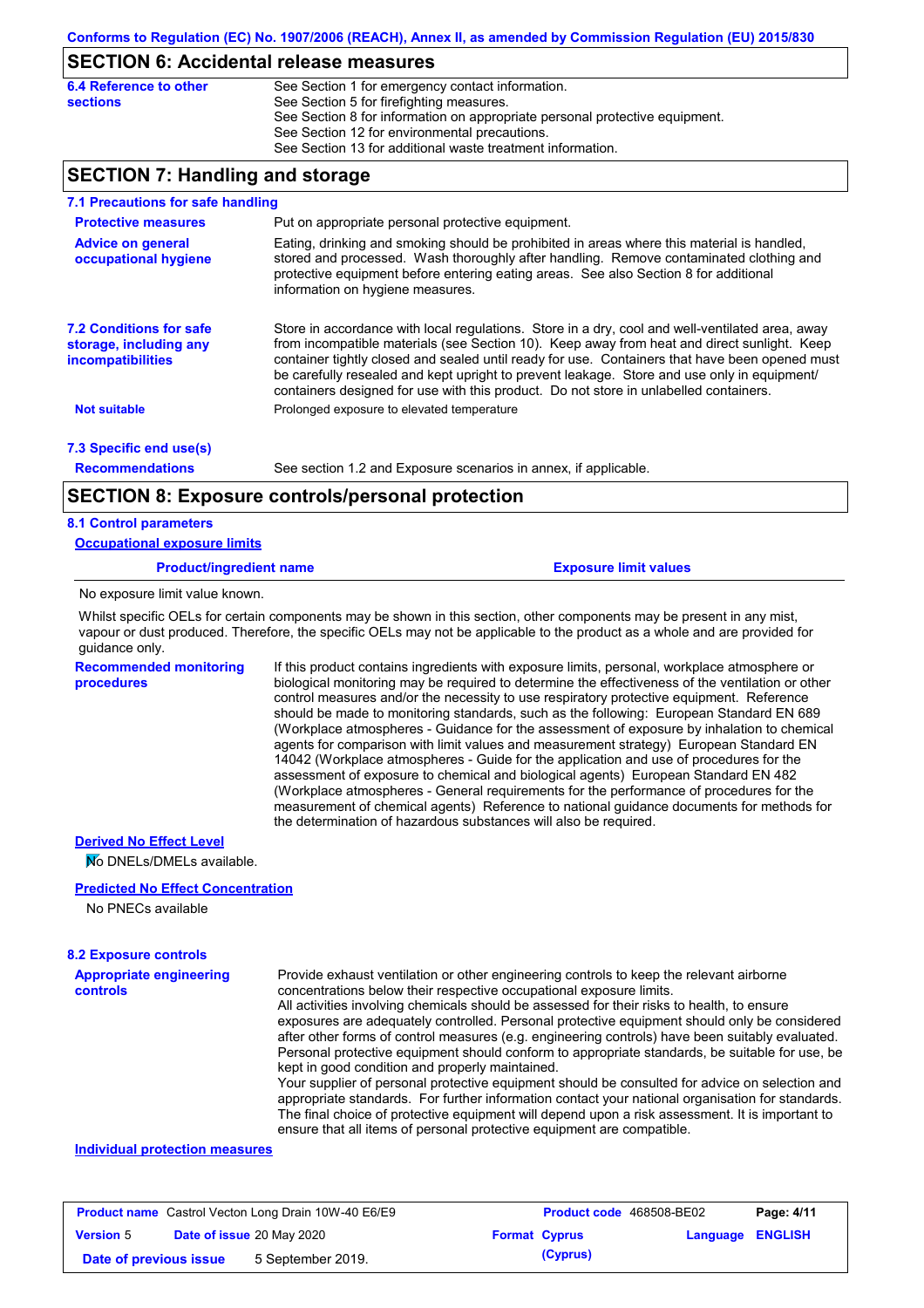# **SECTION 8: Exposure controls/personal protection**

|                               | LOTION 0. Exposure controls/personal protection                                                                                                                                                                                                                                                                                                                                                                                                                                                                                                                                                                                                   |
|-------------------------------|---------------------------------------------------------------------------------------------------------------------------------------------------------------------------------------------------------------------------------------------------------------------------------------------------------------------------------------------------------------------------------------------------------------------------------------------------------------------------------------------------------------------------------------------------------------------------------------------------------------------------------------------------|
| <b>Hygiene measures</b>       | Wash hands, forearms and face thoroughly after handling chemical products, before eating,<br>smoking and using the lavatory and at the end of the working period. Ensure that eyewash<br>stations and safety showers are close to the workstation location.                                                                                                                                                                                                                                                                                                                                                                                       |
| <b>Respiratory protection</b> | In case of insufficient ventilation, wear suitable respiratory equipment.<br>The correct choice of respiratory protection depends upon the chemicals being handled, the<br>conditions of work and use, and the condition of the respiratory equipment. Safety procedures<br>should be developed for each intended application. Respiratory protection equipment should<br>therefore be chosen in consultation with the supplier/manufacturer and with a full assessment<br>of the working conditions.                                                                                                                                             |
| <b>Eye/face protection</b>    | Safety glasses with side shields.                                                                                                                                                                                                                                                                                                                                                                                                                                                                                                                                                                                                                 |
| <b>Skin protection</b>        |                                                                                                                                                                                                                                                                                                                                                                                                                                                                                                                                                                                                                                                   |
| <b>Hand protection</b>        | <b>General Information:</b>                                                                                                                                                                                                                                                                                                                                                                                                                                                                                                                                                                                                                       |
|                               | Because specific work environments and material handling practices vary, safety procedures<br>should be developed for each intended application. The correct choice of protective gloves<br>depends upon the chemicals being handled, and the conditions of work and use. Most gloves<br>provide protection for only a limited time before they must be discarded and replaced (even the<br>best chemically resistant gloves will break down after repeated chemical exposures).                                                                                                                                                                  |
|                               | Gloves should be chosen in consultation with the supplier / manufacturer and taking account of<br>a full assessment of the working conditions.                                                                                                                                                                                                                                                                                                                                                                                                                                                                                                    |
|                               | Recommended: Nitrile gloves.<br><b>Breakthrough time:</b>                                                                                                                                                                                                                                                                                                                                                                                                                                                                                                                                                                                         |
|                               | Breakthrough time data are generated by glove manufacturers under laboratory test conditions<br>and represent how long a glove can be expected to provide effective permeation resistance. It<br>is important when following breakthrough time recommendations that actual workplace<br>conditions are taken into account. Always consult with your glove supplier for up-to-date<br>technical information on breakthrough times for the recommended glove type.<br>Our recommendations on the selection of gloves are as follows:                                                                                                                |
|                               | Continuous contact:                                                                                                                                                                                                                                                                                                                                                                                                                                                                                                                                                                                                                               |
|                               | Gloves with a minimum breakthrough time of 240 minutes, or >480 minutes if suitable gloves<br>can be obtained.<br>If suitable gloves are not available to offer that level of protection, gloves with shorter<br>breakthrough times may be acceptable as long as appropriate glove maintenance and<br>replacement regimes are determined and adhered to.                                                                                                                                                                                                                                                                                          |
|                               | Short-term / splash protection:                                                                                                                                                                                                                                                                                                                                                                                                                                                                                                                                                                                                                   |
|                               | Recommended breakthrough times as above.<br>It is recognised that for short-term, transient exposures, gloves with shorter breakthrough times<br>may commonly be used. Therefore, appropriate maintenance and replacement regimes must<br>be determined and rigorously followed.                                                                                                                                                                                                                                                                                                                                                                  |
|                               | <b>Glove Thickness:</b>                                                                                                                                                                                                                                                                                                                                                                                                                                                                                                                                                                                                                           |
|                               | For general applications, we recommend gloves with a thickness typically greater than 0.35 mm.                                                                                                                                                                                                                                                                                                                                                                                                                                                                                                                                                    |
|                               | It should be emphasised that glove thickness is not necessarily a good predictor of glove<br>resistance to a specific chemical, as the permeation efficiency of the glove will be dependent<br>on the exact composition of the glove material. Therefore, glove selection should also be based<br>on consideration of the task requirements and knowledge of breakthrough times.<br>Glove thickness may also vary depending on the glove manufacturer, the glove type and the<br>glove model. Therefore, the manufacturers' technical data should always be taken into account<br>to ensure selection of the most appropriate glove for the task. |
|                               | Note: Depending on the activity being conducted, gloves of varying thickness may be required<br>for specific tasks. For example:                                                                                                                                                                                                                                                                                                                                                                                                                                                                                                                  |
|                               | • Thinner gloves (down to 0.1 mm or less) may be required where a high degree of manual<br>dexterity is needed. However, these gloves are only likely to give short duration protection and<br>would normally be just for single use applications, then disposed of.                                                                                                                                                                                                                                                                                                                                                                              |
|                               | • Thicker gloves (up to 3 mm or more) may be required where there is a mechanical (as well<br>as a chemical) risk i.e. where there is abrasion or puncture potential.                                                                                                                                                                                                                                                                                                                                                                                                                                                                             |

| <b>Product name</b> Castrol Vecton Long Drain 10W-40 E6/E9 |  | Product code 468508-BE02         |  | Page: 5/11           |                         |  |
|------------------------------------------------------------|--|----------------------------------|--|----------------------|-------------------------|--|
| <b>Version 5</b>                                           |  | <b>Date of issue 20 May 2020</b> |  | <b>Format Cyprus</b> | <b>Language ENGLISH</b> |  |
| Date of previous issue                                     |  | 5 September 2019.                |  | (Cyprus)             |                         |  |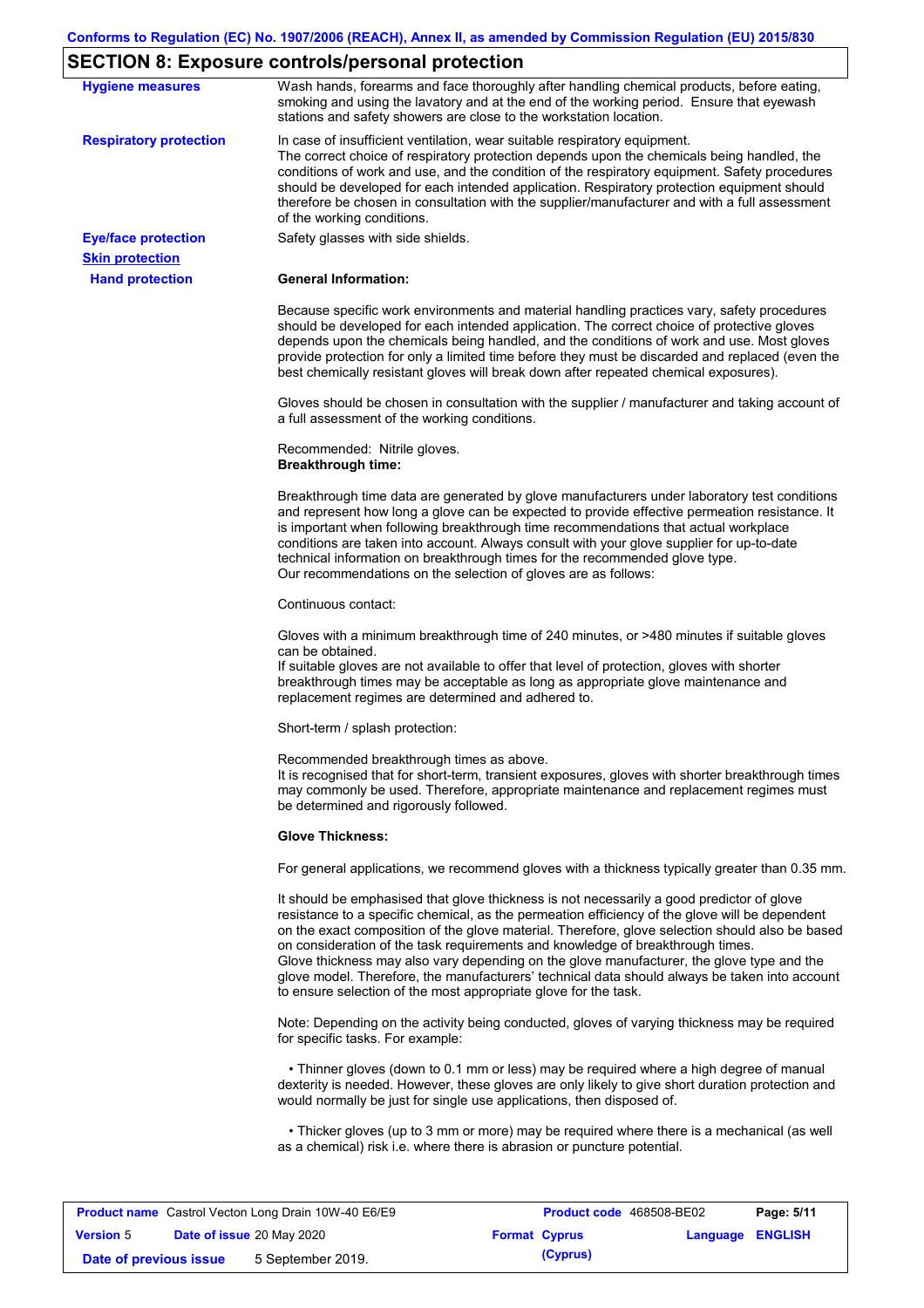# **SECTION 8: Exposure controls/personal protection**

| <b>Skin and body</b>                             | Use of protective clothing is good industrial practice.<br>Personal protective equipment for the body should be selected based on the task being<br>performed and the risks involved and should be approved by a specialist before handling this<br>product.<br>Cotton or polyester/cotton overalls will only provide protection against light superficial<br>contamination that will not soak through to the skin. Overalls should be laundered on a regular<br>basis. When the risk of skin exposure is high (e.g. when cleaning up spillages or if there is a<br>risk of splashing) then chemical resistant aprons and/or impervious chemical suits and boots<br>will be required. |
|--------------------------------------------------|---------------------------------------------------------------------------------------------------------------------------------------------------------------------------------------------------------------------------------------------------------------------------------------------------------------------------------------------------------------------------------------------------------------------------------------------------------------------------------------------------------------------------------------------------------------------------------------------------------------------------------------------------------------------------------------|
| <b>Refer to standards:</b>                       | Respiratory protection: EN 529<br>Gloves: EN 420, EN 374<br>Eye protection: EN 166<br>Filtering half-mask: EN 149<br>Filtering half-mask with valve: EN 405<br>Half-mask: EN 140 plus filter<br>Full-face mask: EN 136 plus filter<br>Particulate filters: EN 143<br>Gas/combined filters: EN 14387                                                                                                                                                                                                                                                                                                                                                                                   |
| <b>Environmental exposure</b><br><b>controls</b> | Emissions from ventilation or work process equipment should be checked to ensure they<br>comply with the requirements of environmental protection legislation. In some cases, fume<br>scrubbers, filters or engineering modifications to the process equipment will be necessary to<br>reduce emissions to acceptable levels.                                                                                                                                                                                                                                                                                                                                                         |

## **SECTION 9: Physical and chemical properties**

### **9.1 Information on basic physical and chemical properties**

| <b>Appearance</b>                                      |                                                                                                                                              |
|--------------------------------------------------------|----------------------------------------------------------------------------------------------------------------------------------------------|
| <b>Physical state</b>                                  | Liquid.                                                                                                                                      |
| Colour                                                 | Amber. [Light]                                                                                                                               |
| <b>Odour</b>                                           | Not available.                                                                                                                               |
| <b>Odour threshold</b>                                 | Not available.                                                                                                                               |
| pH                                                     | Not available.                                                                                                                               |
| <b>Melting point/freezing point</b>                    | Not available.                                                                                                                               |
| Initial boiling point and boiling<br>range             | Not available.                                                                                                                               |
| <b>Pour point</b>                                      | -42 $^{\circ}$ C                                                                                                                             |
| <b>Flash point</b>                                     | Closed cup: 204°C (399.2°F)                                                                                                                  |
| <b>Evaporation rate</b>                                | Not available.                                                                                                                               |
| <b>Flammability (solid, gas)</b>                       | Not available.                                                                                                                               |
| <b>Upper/lower flammability or</b><br>explosive limits | Not available.                                                                                                                               |
| <b>Vapour pressure</b>                                 | Not available.                                                                                                                               |
| <b>Vapour density</b>                                  | Not available.                                                                                                                               |
| <b>Relative density</b>                                | Not available.                                                                                                                               |
| <b>Density</b>                                         | <1000 kg/m <sup>3</sup> (<1 g/cm <sup>3</sup> ) at 15 <sup>°</sup> C                                                                         |
| <b>Solubility(ies)</b>                                 | insoluble in water.                                                                                                                          |
| <b>Partition coefficient: n-octanol/</b><br>water      | Not available.                                                                                                                               |
| <b>Auto-ignition temperature</b>                       | Not available.                                                                                                                               |
| <b>Decomposition temperature</b>                       | Not available.                                                                                                                               |
| <b>Viscosity</b>                                       | Kinematic: 99.3 mm <sup>2</sup> /s (99.3 cSt) at 40 $^{\circ}$ C<br>Kinematic: 13.65 to 14.7 mm <sup>2</sup> /s (13.65 to 14.7 cSt) at 100°C |
| <b>Explosive properties</b>                            | Not available.                                                                                                                               |
| <b>Oxidising properties</b>                            | Not available.                                                                                                                               |

#### **9.2 Other information**

No additional information.

| <b>Product name</b> Castrol Vecton Long Drain 10W-40 E6/E9 |                                  | <b>Product code</b> 468508-BE02 |                      | Page: 6/11              |  |  |
|------------------------------------------------------------|----------------------------------|---------------------------------|----------------------|-------------------------|--|--|
| <b>Version 5</b>                                           | <b>Date of issue 20 May 2020</b> |                                 | <b>Format Cyprus</b> | <b>Language ENGLISH</b> |  |  |
| 5 September 2019.<br>Date of previous issue                |                                  |                                 |                      | (Cyprus)                |  |  |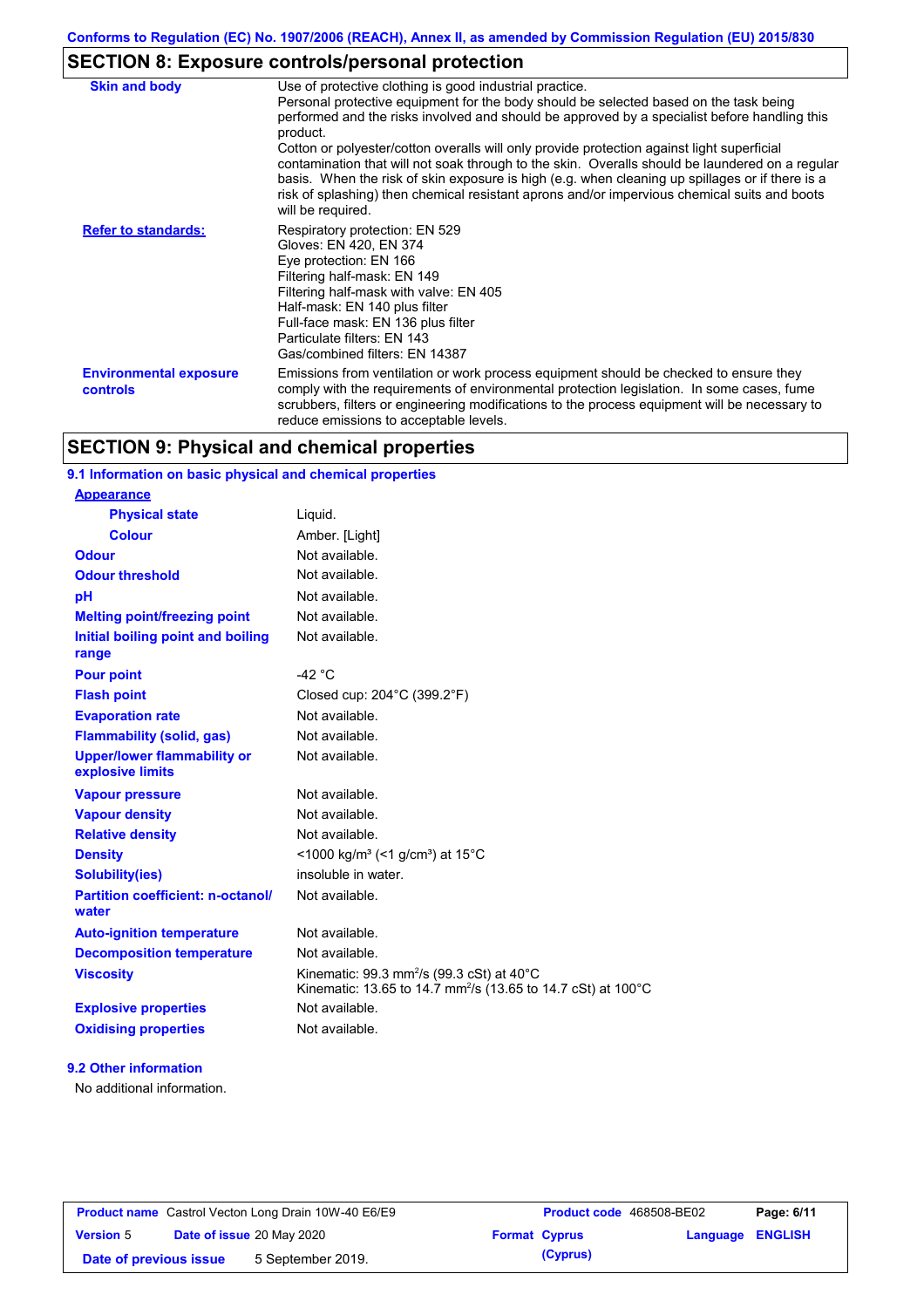| <b>SECTION 10: Stability and reactivity</b>       |                                                                                                                                                                         |
|---------------------------------------------------|-------------------------------------------------------------------------------------------------------------------------------------------------------------------------|
| <b>10.1 Reactivity</b>                            | No specific test data available for this product. Refer to Conditions to avoid and Incompatible<br>materials for additional information.                                |
| <b>10.2 Chemical stability</b>                    | The product is stable.                                                                                                                                                  |
| <b>10.3 Possibility of</b><br>hazardous reactions | Under normal conditions of storage and use, hazardous reactions will not occur.<br>Under normal conditions of storage and use, hazardous polymerisation will not occur. |
| <b>10.4 Conditions to avoid</b>                   | Avoid all possible sources of ignition (spark or flame).                                                                                                                |
| <b>10.5 Incompatible materials</b>                | Reactive or incompatible with the following materials: oxidising materials.                                                                                             |
| <b>10.6 Hazardous</b><br>decomposition products   | Under normal conditions of storage and use, hazardous decomposition products should not be<br>produced.                                                                 |

## **SECTION 11: Toxicological information**

| 11.1 Information on toxicological effects          |                                                                                                                                                                                                                                                                                                                                                                                                                 |
|----------------------------------------------------|-----------------------------------------------------------------------------------------------------------------------------------------------------------------------------------------------------------------------------------------------------------------------------------------------------------------------------------------------------------------------------------------------------------------|
| <b>Acute toxicity estimates</b>                    |                                                                                                                                                                                                                                                                                                                                                                                                                 |
| Not available.                                     |                                                                                                                                                                                                                                                                                                                                                                                                                 |
| <b>Information on likely</b><br>routes of exposure | Routes of entry anticipated: Dermal, Inhalation.                                                                                                                                                                                                                                                                                                                                                                |
| <b>Potential acute health effects</b>              |                                                                                                                                                                                                                                                                                                                                                                                                                 |
| <b>Inhalation</b>                                  | Vapour inhalation under ambient conditions is not normally a problem due to low vapour<br>pressure.                                                                                                                                                                                                                                                                                                             |
| <b>Ingestion</b>                                   | No known significant effects or critical hazards.                                                                                                                                                                                                                                                                                                                                                               |
| <b>Skin contact</b>                                | Defatting to the skin. May cause skin dryness and irritation.                                                                                                                                                                                                                                                                                                                                                   |
| <b>Eye contact</b>                                 | No known significant effects or critical hazards.                                                                                                                                                                                                                                                                                                                                                               |
|                                                    | <b>Symptoms related to the physical, chemical and toxicological characteristics</b>                                                                                                                                                                                                                                                                                                                             |
| <b>Inhalation</b>                                  | No specific data.                                                                                                                                                                                                                                                                                                                                                                                               |
| <b>Ingestion</b>                                   | No specific data.                                                                                                                                                                                                                                                                                                                                                                                               |
| <b>Skin contact</b>                                | Adverse symptoms may include the following:<br>irritation<br>dryness<br>cracking                                                                                                                                                                                                                                                                                                                                |
| <b>Eye contact</b>                                 | No specific data.                                                                                                                                                                                                                                                                                                                                                                                               |
|                                                    | Delayed and immediate effects as well as chronic effects from short and long-term exposure                                                                                                                                                                                                                                                                                                                      |
| <b>Inhalation</b>                                  | Overexposure to the inhalation of airborne droplets or aerosols may cause irritation of the<br>respiratory tract.                                                                                                                                                                                                                                                                                               |
| <b>Ingestion</b>                                   | Ingestion of large quantities may cause nausea and diarrhoea.                                                                                                                                                                                                                                                                                                                                                   |
| <b>Skin contact</b>                                | Prolonged or repeated contact can defat the skin and lead to irritation and/or dermatitis.                                                                                                                                                                                                                                                                                                                      |
| <b>Eye contact</b>                                 | Potential risk of transient stinging or redness if accidental eye contact occurs.                                                                                                                                                                                                                                                                                                                               |
| <b>Potential chronic health effects</b>            |                                                                                                                                                                                                                                                                                                                                                                                                                 |
| <b>General</b>                                     | <b>USED ENGINE OILS</b><br>Combustion products resulting from the operation of internal combustion engines contaminate<br>engine oils during use. Used engine oil may contain hazardous components which have the<br>potential to cause skin cancer. Frequent or prolonged contact with all types and makes of used<br>engine oil must therefore be avoided and a high standard of personal hygiene maintained. |
| <b>Carcinogenicity</b>                             | No known significant effects or critical hazards.                                                                                                                                                                                                                                                                                                                                                               |
| <b>Mutagenicity</b>                                | No known significant effects or critical hazards.                                                                                                                                                                                                                                                                                                                                                               |
| <b>Developmental effects</b>                       | No known significant effects or critical hazards.                                                                                                                                                                                                                                                                                                                                                               |
| <b>Fertility effects</b>                           | No known significant effects or critical hazards.                                                                                                                                                                                                                                                                                                                                                               |

## **SECTION 12: Ecological information**

#### **12.1 Toxicity**

**Environmental hazards** Not classified as dangerous

### **12.2 Persistence and degradability**

Expected to be biodegradable.

| <b>Product name</b> Castrol Vecton Long Drain 10W-40 E6/E9 |  |                   | <b>Product code</b> 468508-BE02 |                         | Page: 7/11 |  |
|------------------------------------------------------------|--|-------------------|---------------------------------|-------------------------|------------|--|
| <b>Date of issue 20 May 2020</b><br><b>Version 5</b>       |  |                   | <b>Format Cyprus</b>            | <b>Language ENGLISH</b> |            |  |
| Date of previous issue                                     |  | 5 September 2019. |                                 | (Cyprus)                |            |  |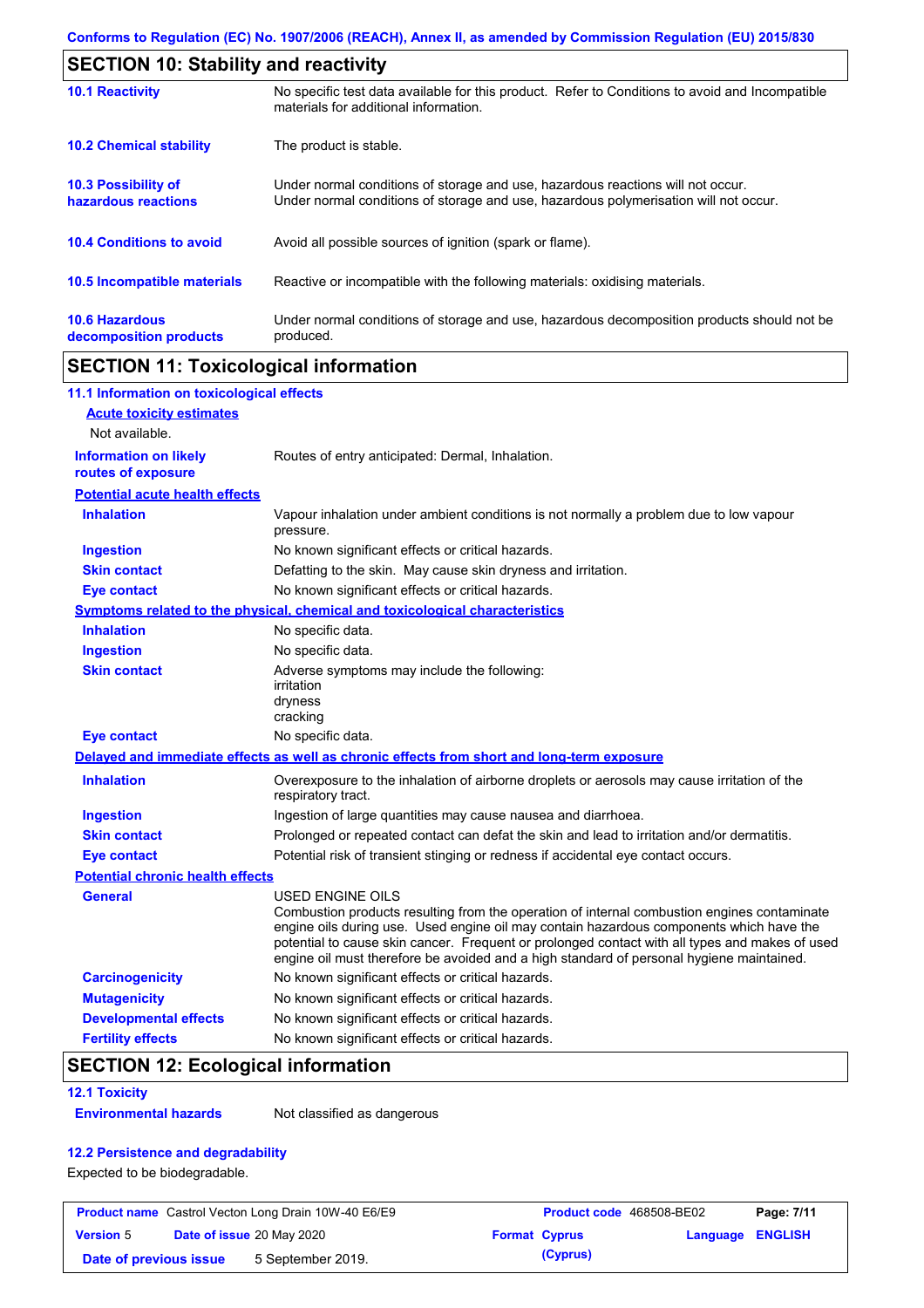## **SECTION 12: Ecological information**

### **12.3 Bioaccumulative potential**

This product is not expected to bioaccumulate through food chains in the environment.

| <b>12.4 Mobility in soil</b>                                  |                                                                      |
|---------------------------------------------------------------|----------------------------------------------------------------------|
| <b>Soil/water partition</b><br>coefficient (K <sub>oc</sub> ) | Not available.                                                       |
| <b>Mobility</b>                                               | Spillages may penetrate the soil causing ground water contamination. |

### **12.5 Results of PBT and vPvB assessment**

Product does not meet the criteria for PBT or vPvB according to Regulation (EC) No. 1907/2006, Annex XIII.

#### **12.6 Other adverse effects**

**Other ecological information**

Spills may form a film on water surfaces causing physical damage to organisms. Oxygen transfer could also be impaired.

### **SECTION 13: Disposal considerations**

| <b>13.1 Waste treatment methods</b> |                                                                                                                                                                      |
|-------------------------------------|----------------------------------------------------------------------------------------------------------------------------------------------------------------------|
| <b>Product</b>                      |                                                                                                                                                                      |
| <b>Methods of disposal</b>          | Where possible, arrange for product to be recycled. Dispose of via an authorised person/<br>licensed waste disposal contractor in accordance with local regulations. |
| <b>Hazardous waste</b>              | Yes.                                                                                                                                                                 |
| European waste catalogue (EWC)      |                                                                                                                                                                      |

| Waste code | <b>Waste designation</b>                                         |
|------------|------------------------------------------------------------------|
| 13 02 05*  | Imineral-based non-chlorinated engine, gear and lubricating oils |

However, deviation from the intended use and/or the presence of any potential contaminants may require an alternative waste disposal code to be assigned by the end user.

| <b>Packaging</b>           |                                                                                                                                                                                                                                                                                                                                                                                                                                                                                                 |
|----------------------------|-------------------------------------------------------------------------------------------------------------------------------------------------------------------------------------------------------------------------------------------------------------------------------------------------------------------------------------------------------------------------------------------------------------------------------------------------------------------------------------------------|
| <b>Methods of disposal</b> | Where possible, arrange for product to be recycled. Dispose of via an authorised person/<br>licensed waste disposal contractor in accordance with local regulations.                                                                                                                                                                                                                                                                                                                            |
| <b>Special precautions</b> | This material and its container must be disposed of in a safe way. Care should be taken when<br>handling emptied containers that have not been cleaned or rinsed out. Empty containers or<br>liners may retain some product residues. Empty containers represent a fire hazard as they may<br>contain flammable product residues and vapour. Never weld, solder or braze empty containers.<br>Avoid dispersal of spilt material and runoff and contact with soil, waterways, drains and sewers. |
| <b>References</b>          | Commission 2014/955/EU<br>Directive 2008/98/EC                                                                                                                                                                                                                                                                                                                                                                                                                                                  |

## **SECTION 14: Transport information**

|                                           | <b>ADR/RID</b> | <b>ADN</b>     | <b>IMDG</b>    | <b>IATA</b>    |
|-------------------------------------------|----------------|----------------|----------------|----------------|
| 14.1 UN number                            | Not regulated. | Not regulated. | Not regulated. | Not regulated. |
| 14.2 UN proper<br>shipping name           |                |                | -              |                |
| <b>14.3 Transport</b><br>hazard class(es) |                |                | -              |                |
| 14.4 Packing<br>group                     |                |                |                |                |
| 14.5<br><b>Environmental</b><br>hazards   | No.            | No.            | No.            | No.            |
| <b>Additional</b><br><b>information</b>   |                |                |                |                |

#### **14.6 Special precautions for user** Not available.

|                        | <b>Product name</b> Castrol Vecton Long Drain 10W-40 E6/E9 | Product code 468508-BE02 |                  | Page: 8/11 |
|------------------------|------------------------------------------------------------|--------------------------|------------------|------------|
| <b>Version 5</b>       | <b>Date of issue 20 May 2020</b>                           | <b>Format Cyprus</b>     | Language ENGLISH |            |
| Date of previous issue | 5 September 2019.                                          | (Cyprus)                 |                  |            |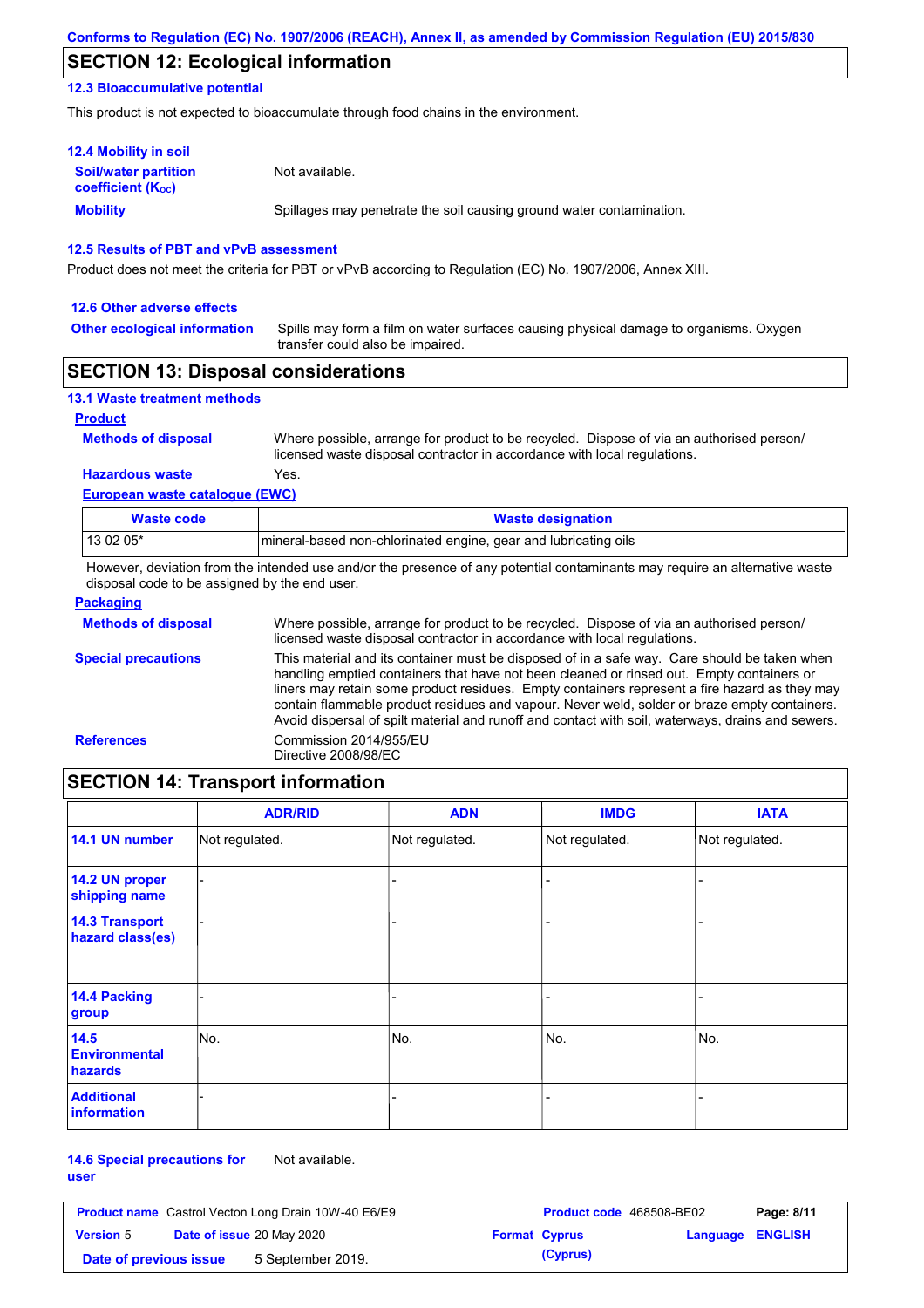## **SECTION 14: Transport information**

**14.7 Transport in bulk according to Annex II of Marpol and the IBC Code**

Not available.

## **SECTION 15: Regulatory information**

|                                                                 | 15.1 Safety, health and environmental regulations/legislation specific for the substance or mixture                            |
|-----------------------------------------------------------------|--------------------------------------------------------------------------------------------------------------------------------|
| EU Regulation (EC) No. 1907/2006 (REACH)                        |                                                                                                                                |
| Annex XIV - List of substances subject to authorisation         |                                                                                                                                |
| <b>Annex XIV</b>                                                |                                                                                                                                |
| None of the components are listed.                              |                                                                                                                                |
| <b>Substances of very high concern</b>                          |                                                                                                                                |
| None of the components are listed.                              |                                                                                                                                |
| <b>Other regulations</b>                                        |                                                                                                                                |
| <b>REACH Status</b>                                             | The company, as identified in Section 1, sells this product in the EU in compliance with the<br>current requirements of REACH. |
| <b>United States inventory</b><br>(TSCA 8b)                     | All components are active or exempted.                                                                                         |
| <b>Australia inventory (AICS)</b>                               | All components are listed or exempted.                                                                                         |
| <b>Canada inventory</b>                                         | All components are listed or exempted.                                                                                         |
| <b>China inventory (IECSC)</b>                                  | At least one component is not listed.                                                                                          |
| <b>Japan inventory (ENCS)</b>                                   | All components are listed or exempted.                                                                                         |
| <b>Korea inventory (KECI)</b>                                   | All components are listed or exempted.                                                                                         |
| <b>Philippines inventory</b><br>(PICCS)                         | All components are listed or exempted.                                                                                         |
| <b>Taiwan Chemical</b><br><b>Substances Inventory</b><br>(TCSI) | All components are listed or exempted.                                                                                         |
| Ozone depleting substances (1005/2009/EU)                       |                                                                                                                                |
| Not listed.                                                     |                                                                                                                                |
| Prior Informed Consent (PIC) (649/2012/EU)                      |                                                                                                                                |
| Not listed.                                                     |                                                                                                                                |
| <b>EU - Water framework directive - Priority substances</b>     |                                                                                                                                |
| Mone of the components are listed.                              |                                                                                                                                |
| <b>Seveso Directive</b>                                         |                                                                                                                                |
| This product is not controlled under the Seveso Directive.      |                                                                                                                                |

| <b>15.2 Chemical safety</b> | A Chemical Safety Assessment has been carried out for one or more of the substances within  |
|-----------------------------|---------------------------------------------------------------------------------------------|
| assessment                  | this mixture. A Chemical Safety Assessment has not been carried out for the mixture itself. |

## **SECTION 16: Other information**

| <b>Abbreviations and acronyms</b>                          | ADN = European Provisions concerning the International Carriage of Dangerous Goods by<br>Inland Waterway<br>ADR = The European Agreement concerning the International Carriage of Dangerous Goods by<br>Road<br>$ATE = Acute Toxicity Estimate$<br><b>BCF</b> = Bioconcentration Factor<br>CAS = Chemical Abstracts Service<br>CLP = Classification, Labelling and Packaging Regulation [Regulation (EC) No. 1272/2008]<br>CSA = Chemical Safety Assessment<br>CSR = Chemical Safety Report<br>DMEL = Derived Minimal Effect Level<br>DNEL = Derived No Effect Level<br>EINECS = European Inventory of Existing Commercial chemical Substances<br>ES = Exposure Scenario<br>EUH statement = CLP-specific Hazard statement<br>EWC = European Waste Cataloque<br>GHS = Globally Harmonized System of Classification and Labelling of Chemicals |                                 |                         |            |
|------------------------------------------------------------|----------------------------------------------------------------------------------------------------------------------------------------------------------------------------------------------------------------------------------------------------------------------------------------------------------------------------------------------------------------------------------------------------------------------------------------------------------------------------------------------------------------------------------------------------------------------------------------------------------------------------------------------------------------------------------------------------------------------------------------------------------------------------------------------------------------------------------------------|---------------------------------|-------------------------|------------|
| <b>Product name</b> Castrol Vecton Long Drain 10W-40 E6/E9 | IATA = International Air Transport Association                                                                                                                                                                                                                                                                                                                                                                                                                                                                                                                                                                                                                                                                                                                                                                                               | <b>Product code</b> 468508-BE02 |                         | Page: 9/11 |
| <b>Version 5</b><br>Date of issue 20 May 2020              |                                                                                                                                                                                                                                                                                                                                                                                                                                                                                                                                                                                                                                                                                                                                                                                                                                              | <b>Format Cyprus</b>            | <b>Language ENGLISH</b> |            |

**Date of previous issue 5** September 2019. **(Cyprus)**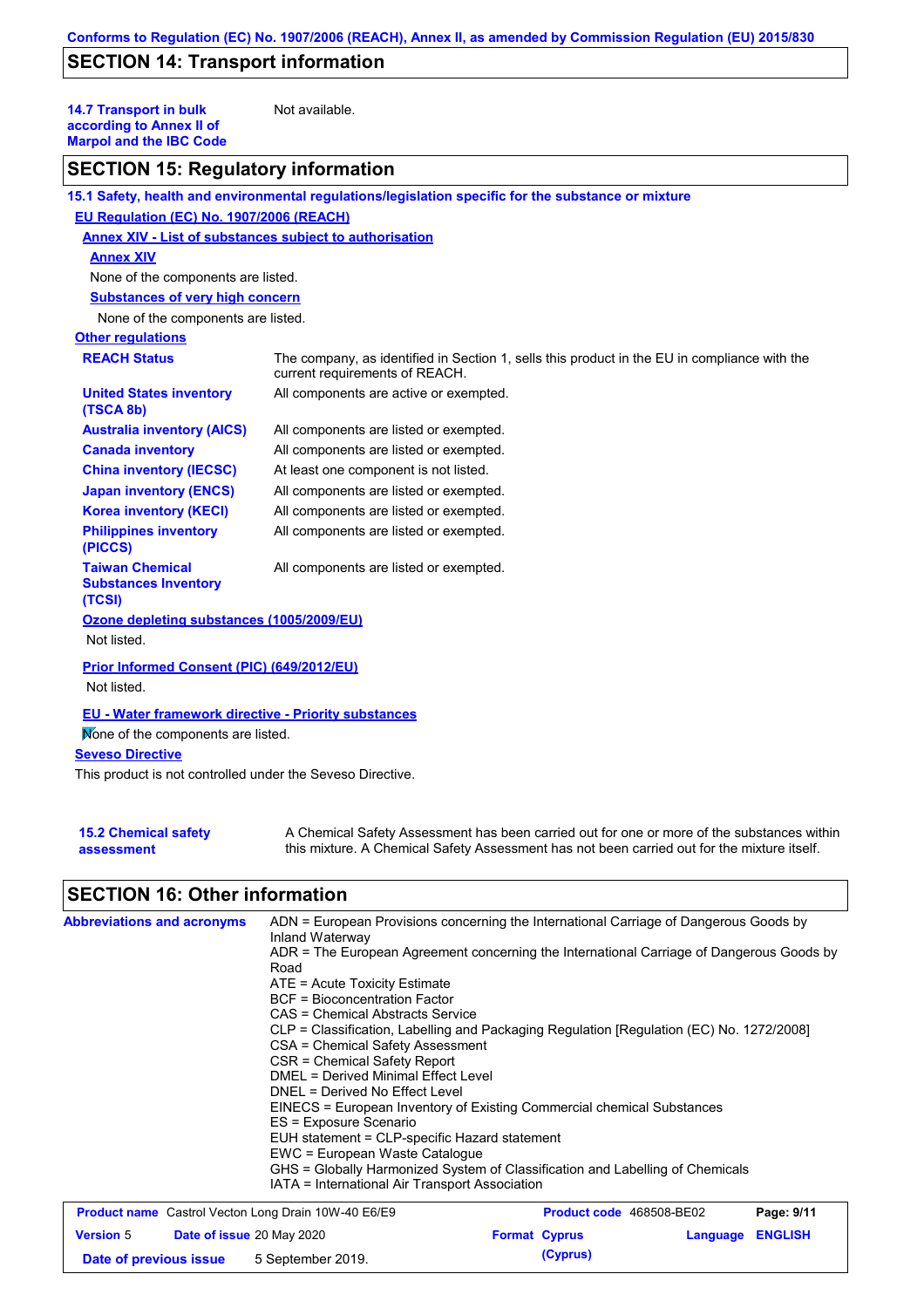### **SECTION 16: Other information**

IBC = Intermediate Bulk Container IMDG = International Maritime Dangerous Goods LogPow = logarithm of the octanol/water partition coefficient MARPOL = International Convention for the Prevention of Pollution From Ships, 1973 as modified by the Protocol of 1978. ("Marpol" = marine pollution) OECD = Organisation for Economic Co-operation and Development PBT = Persistent, Bioaccumulative and Toxic PNEC = Predicted No Effect Concentration REACH = Registration, Evaluation, Authorisation and Restriction of Chemicals Regulation [Regulation (EC) No. 1907/2006] RID = The Regulations concerning the International Carriage of Dangerous Goods by Rail RRN = REACH Registration Number SADT = Self-Accelerating Decomposition Temperature SVHC = Substances of Very High Concern STOT-RE = Specific Target Organ Toxicity - Repeated Exposure STOT-SE = Specific Target Organ Toxicity - Single Exposure TWA = Time weighted average UN = United Nations UVCB = Complex hydrocarbon substance VOC = Volatile Organic Compound vPvB = Very Persistent and Very Bioaccumulative Varies = may contain one or more of the following 64741-88-4 / RRN 01-2119488706-23, 64741-89-5 / RRN 01-2119487067-30, 64741-95-3 / RRN 01-2119487081-40, 64741-96-4/ RRN 01-2119483621-38, 64742-01-4 / RRN 01-2119488707-21, 64742-44-5 / RRN 01-2119985177-24, 64742-45-6, 64742-52-5 / RRN 01-2119467170-45, 64742-53-6 / RRN 01-2119480375-34, 64742-54-7 / RRN 01-2119484627-25, 64742-55-8 / RRN 01-2119487077-29, 64742-56-9 / RRN 01-2119480132-48, 64742-57-0 / RRN 01-2119489287-22, 64742-58-1, 64742-62-7 / RRN 01-2119480472-38, 64742-63-8, 64742-65-0 / RRN 01-2119471299-27, 64742-70-7 / RRN 01-2119487080-42, 72623-85-9 / RRN 01-2119555262-43, 72623-86-0 / RRN 01-2119474878-16, 72623-87-1 / RRN 01-2119474889-13

#### **Procedure used to derive the classification according to Regulation (EC) No. 1272/2008 [CLP/GHS]**

| <b>Classification</b><br>Not classified.                |                                              | <b>Justification</b>                                                                                     |
|---------------------------------------------------------|----------------------------------------------|----------------------------------------------------------------------------------------------------------|
|                                                         |                                              |                                                                                                          |
| <b>Full text of abbreviated H</b><br><b>statements</b>  | H <sub>304</sub><br>H413                     | May be fatal if swallowed and enters airways.<br>May cause long lasting harmful effects to aquatic life. |
| <b>Full text of classifications</b><br><b>[CLP/GHS]</b> | Aquatic Chronic 4, H413<br>Asp. Tox. 1, H304 | LONG-TERM (CHRONIC) AQUATIC HAZARD - Category 4<br><b>ASPIRATION HAZARD - Category 1</b>                 |
| <b>History</b>                                          |                                              |                                                                                                          |
| Date of issue/Date of<br><b>revision</b>                | 20/05/2020.                                  |                                                                                                          |
| Date of previous issue                                  | 05/09/2019.                                  |                                                                                                          |
| <b>Prepared by</b>                                      | <b>Product Stewardship</b>                   |                                                                                                          |

#### **Indicates information that has changed from previously issued version.**

#### **Notice to reader**

All reasonably practicable steps have been taken to ensure this data sheet and the health, safety and environmental information contained in it is accurate as of the date specified below. No warranty or representation, express or implied is made as to the accuracy or completeness of the data and information in this data sheet.

The data and advice given apply when the product is sold for the stated application or applications. You should not use the product other than for the stated application or applications without seeking advice from BP Group.

It is the user's obligation to evaluate and use this product safely and to comply with all applicable laws and regulations. The BP Group shall not be responsible for any damage or injury resulting from use, other than the stated product use of the material, from any failure to adhere to recommendations, or from any hazards inherent in the nature of the material. Purchasers of the product for supply to a third party for use at work, have a duty to take all necessary steps to ensure that any person handling or using the product is provided with the information in this sheet. Employers have a duty to tell employees and others who may be affected of any hazards described in this sheet and of any precautions that should be taken. You can contact the BP Group to ensure that this document is the most current available. Alteration of this document is strictly prohibited.

|                        | <b>Product name</b> Castrol Vecton Long Drain 10W-40 E6/E9 | <b>Product code</b> 468508-BE02 |                         | Page: 10/11 |
|------------------------|------------------------------------------------------------|---------------------------------|-------------------------|-------------|
| <b>Version 5</b>       | <b>Date of issue 20 May 2020</b>                           | <b>Format Cyprus</b>            | <b>Language ENGLISH</b> |             |
| Date of previous issue | 5 September 2019.                                          | (Cyprus)                        |                         |             |